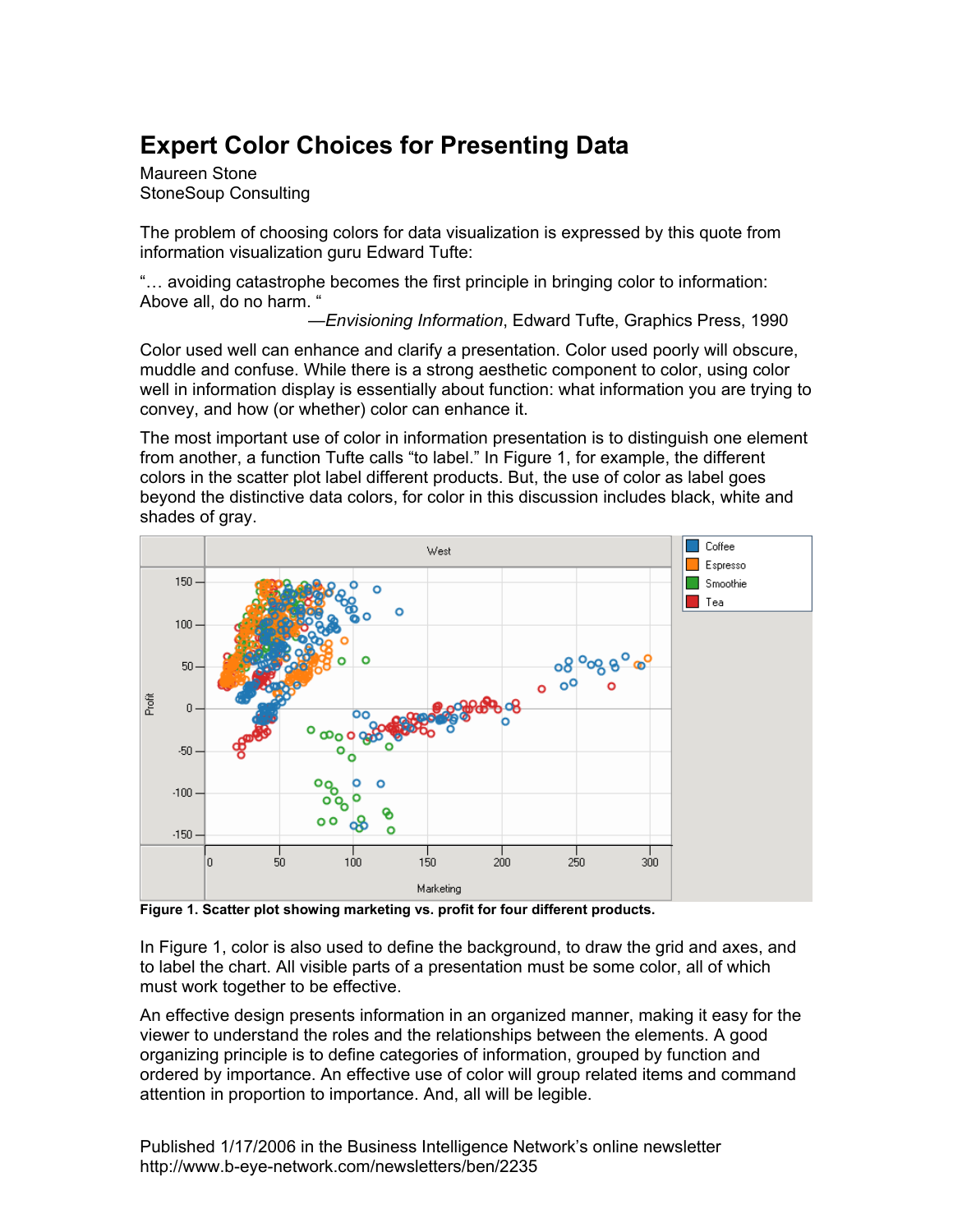For example, in Figure 1, all of the contextual information (grid, axis, labels, borders) are shades of gray, while the data is brightly colored, which makes the data the focus of attention. The data colors are chosen so that all seem equally important, and all are easily visible on the white background. The light gray grid and axes lines are legible, but similar enough to the background white that they don't visually interfere with the overlaid data points. The gray borders are dark enough to frame the plotting area, but light enough that the black text can be easily read.

Given an organized set of data elements, and a clear understanding of their function and importance, how does one go about choosing an effective set of colors? To answer this question, we will first look at some basic principles of color design, then the problem of legibility, and conclude with some guidelines for picking colors based on these principles

# **Principles of color design**

Contrast and analogy are the principles that define color design. Contrasting colors are different, analogous colors are similar. Contrast draws attention, analogy groups. In Figure 2, the contrasting red squares stand out from the field of analogous blue-green ones, and capture your attention first.



**Figure 2. Contrast and analogy. The red squares contrast with the analogous blue-green ones.** 

In color design, color is specified by three dimensions: hue, value, and chroma. Hue is the color's name, such as red, green or orange. Value is the perceived lightness or darkness of the color. Chroma describes its colorfulness. High chroma colors are vivid or saturated, low chroma colors are grayish or muted.

The hue dimension is circular, typical drawn as a hue circle (Figure 3). There are many different hue circles, reflecting different media and mixing models, but all present the colors in the same order. In any hue circle, analogous hues are close together, most simply variations of the same color name (such as red, or red-orange). Contrasting hues are on the opposite side of the hue circle, though an even smaller separation can be sufficiently distinct.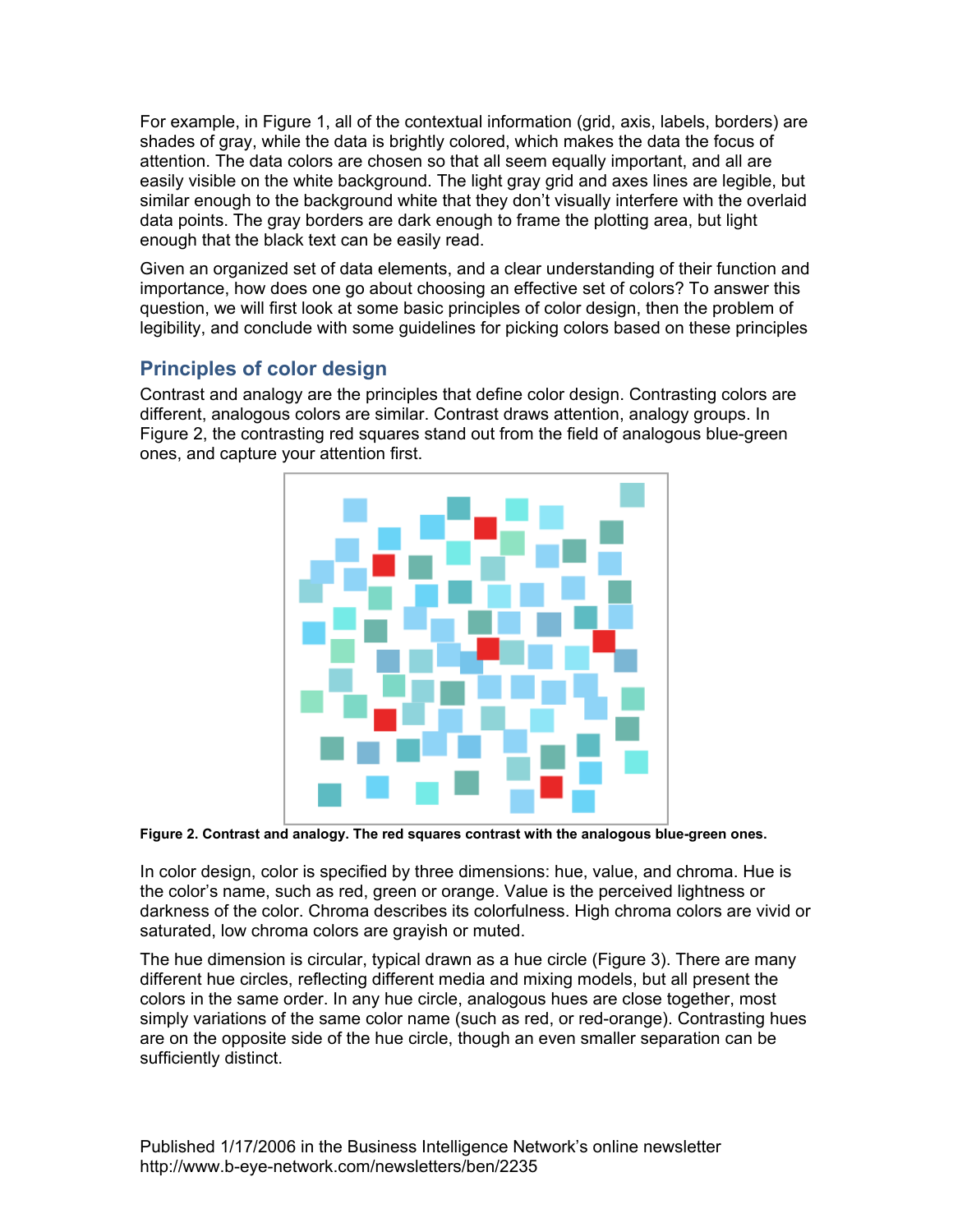

**Figure 3. Example of a hue circle (***A Field Guide to Digital Color***, Maureen Stone, A. K. Peters, 2003)** 

The value dimension is visually the most important, for contrast in value defines legibility as well as having a powerful effect on attention. It is easy to see the lightness variation in shades of gray, or in shades of a single color. It is more difficult to compare the value of two very different colors. The value scale is typically defined such that black = 0, and white = 100. Figure 4 shows different color gradations that demonstrate (approximately) the same value scale.





Chroma indicates how bright, saturated, vivid or colorful a color is. Formally, for any given color, reducing chroma to zero produces a gray of the same value. The maximum chroma for the color will vary with the color and the medium (display vs. print, for example). Fortunately, it is rarely important to be so formal. On a display, the high chroma colors are vivid and bright, and unfortunately, the easiest to select in many applications. Using colors that are darker and grayer or more pastel (closer to white) has many benefits. The result looks less garish and more sophisticated, is easier to duplicate in print, and allows the use of saturated colors for highlighting. Figure 5 shows examples, organized as in the graphic arts into tints, tones and shades.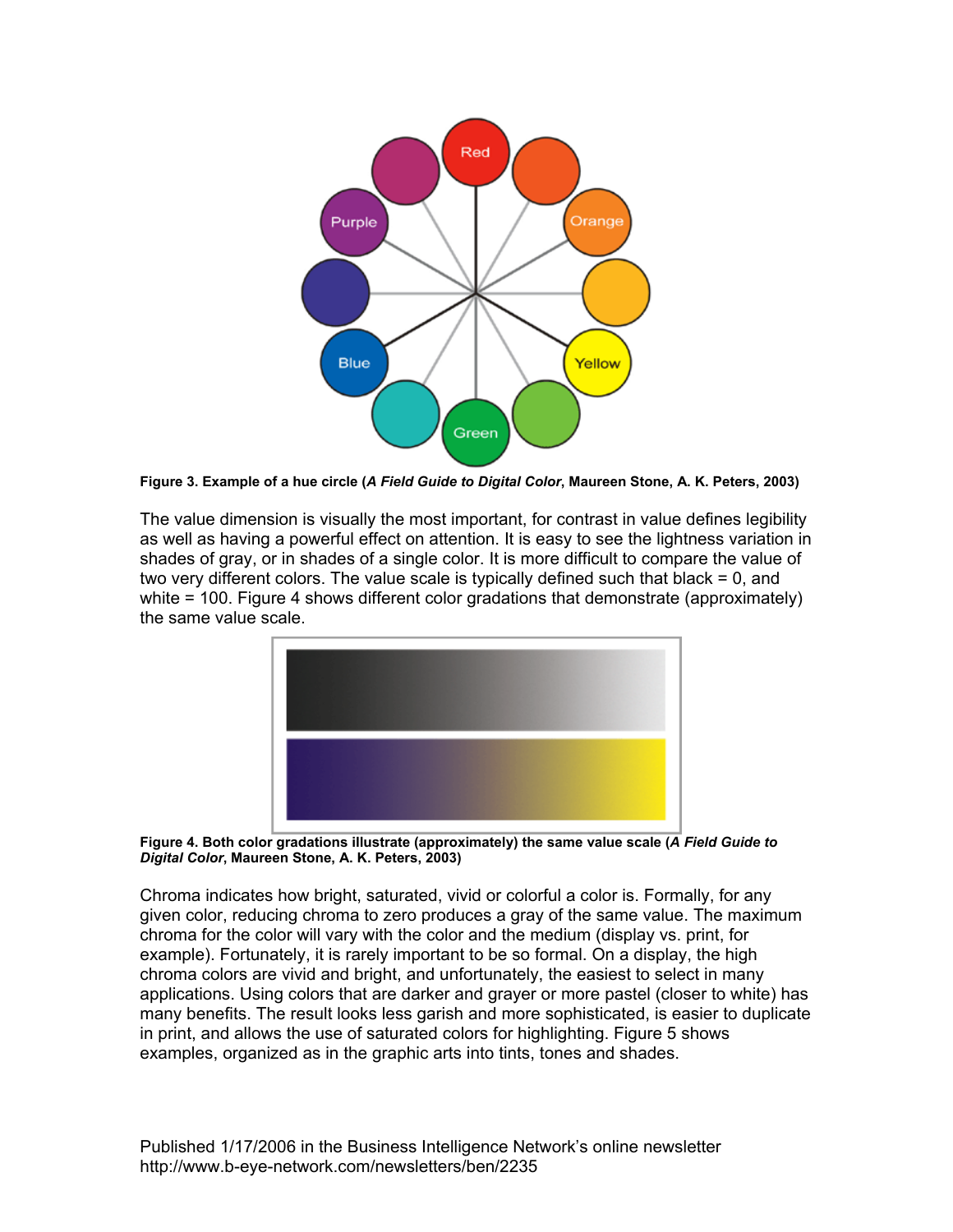

**Figure 5. Tints, shades and tones of five different colors. (***A Field Guide to Digital Color***, Maureen Stone, A. K. Peters 2003)** 

As an artistic exercise, contrast and analogy can be applied in any of the three color dimensions. Different dimensions, however, have different application to information display. Making related items the same color (analogous hue) is a powerful way to label and group. However, hue contrast is easy to overuse to the point of visual clutter. A better approach is to use a few high chroma colors as color contrast in a presentation consisting primarily of grays and muted colors. Contrast in value is critical for legibility, and analogous values can also be used to define layers of attention, as will be discussed in the next section.

# **Legibility**

The word "legible" has its roots in the Latin word *legere*, or to read. Its modern definition includes to read, to decipher, to discover and to be understood. In information presentation, legibility should be the minimum requirement for any visual element. If it can't be read or deciphered, why include it?

The single factor that determines legibility is the difference in value between the symbol (text, line, or whatever) and its background. Differences in hue and chroma do not contribute at all. This difference in value, formally specified as luminance contrast, is the perceptual stimulus that the human visual system uses to see edges. The higher the luminance contrast, the easier it is to see the edge between one shape and another. If the contrast is too low, it can be difficult to distinguish between similar shapes, or even discern the shape at all.

In Figure 6, text of a medium gray value is displayed over a background that varies from light to dark. Where the contrast is high, the text is legible. Note that this varies with the size of the text, with higher contrast needed for smaller text. Coloring the text green provides a large hue and chroma contrast with the gray background. However, the text still varies in legibility, depending on the value contrast.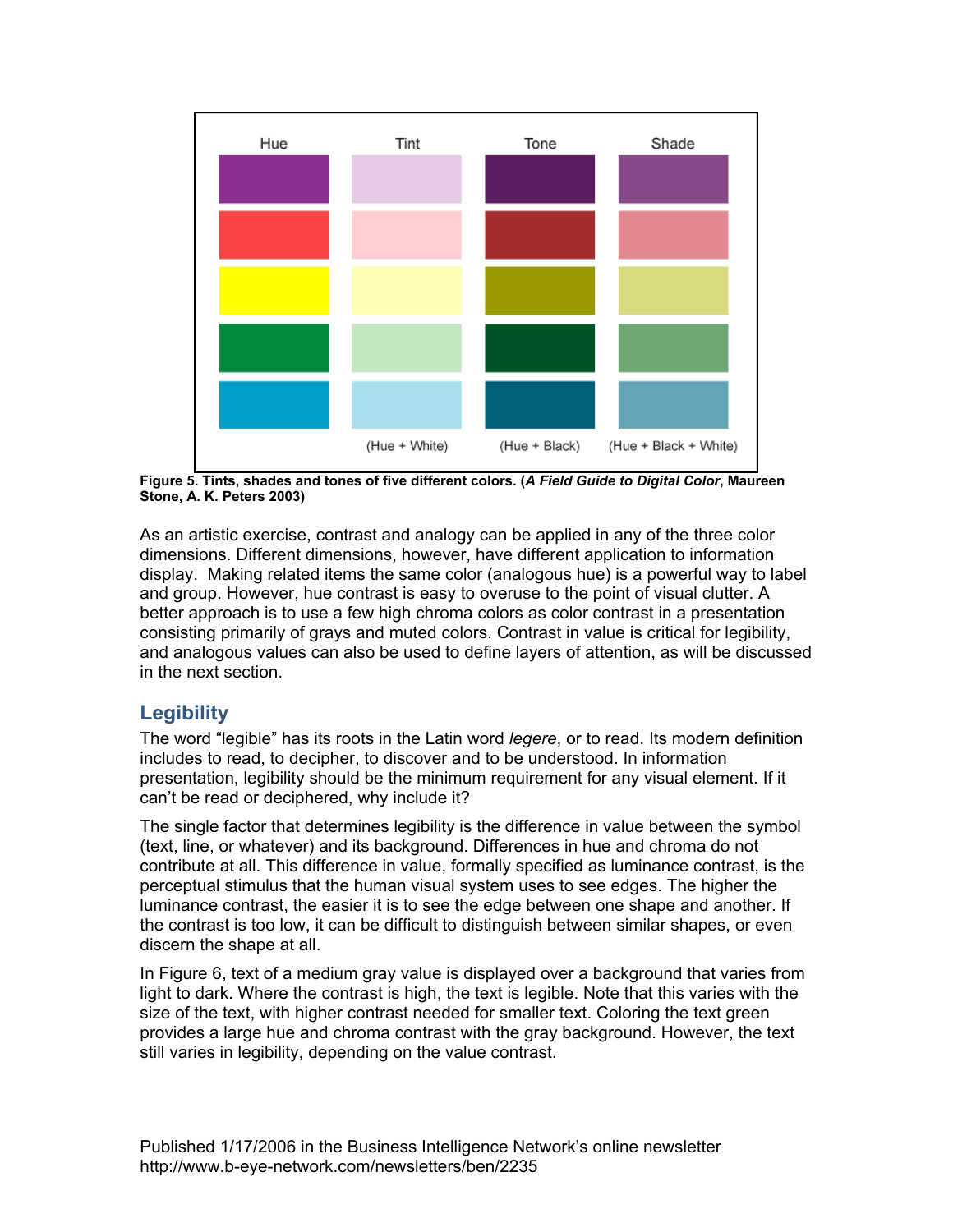| The quick brown fox jumped over the lazy dog<br>The quick brown fox jumped over the lazy dog<br>The quick brown fox jumped over the lazy dog | The quick brown fox jumped over the lazy dog<br>The quick brown fox jumped over the lazy dog<br>The quick brown fox jumped over the lazy dog |
|----------------------------------------------------------------------------------------------------------------------------------------------|----------------------------------------------------------------------------------------------------------------------------------------------|
| The quick brown fox jumped over the lazy dog                                                                                                 | The quick brown fox jumped over the lazy dog                                                                                                 |
| The quick brown fox jumped over the lazy dog                                                                                                 | The quick brown fox jumped over the lazy dog.                                                                                                |
| The quick brown fox jumped over the lazy dog                                                                                                 | The quick brown fox jumped over the lazy door                                                                                                |
| The quick brown fox jumped over the lazy dog                                                                                                 | The quick brown fox jumped over the lazy dog                                                                                                 |
| <u>The quick brown fox jumped over the lazy dog</u>                                                                                          | The quick brown fox jumped over the lazy dog                                                                                                 |
|                                                                                                                                              | The quick brown fox jumped over the lazy dog                                                                                                 |
|                                                                                                                                              | The quick brown fox jumped over the lazy dog                                                                                                 |
| The quick prown fox jumped over the lazy dog                                                                                                 | The quick brown fox jumped over the lazy dog                                                                                                 |
| The quick brown fox jumped over the lazy dog                                                                                                 | The quick brown fox jumped over the lazy dog                                                                                                 |
| The quick brown fox jumped over the lazy dog                                                                                                 | The quick brown fox jumped over the lazy dog                                                                                                 |
| The quick brown fox jumped over the lazy dog                                                                                                 | The quick brown fox jumped over the lazy dog                                                                                                 |
| The quick brown fox jumped over the lazy dog                                                                                                 | The quick brown fox jumped over the lazy dog                                                                                                 |
| The quick brown fox jumped over the lazy dog                                                                                                 | The quick brown fox jumped over the lazy dog                                                                                                 |
| The quick brown fox jumped over the lazy dog                                                                                                 | The quick brown fox jumped over the lazy dog                                                                                                 |
| The quick brown fox jumped over the lazy dog                                                                                                 | The quick brown fox jumped over the lazy dog                                                                                                 |

**Figure 6. (Left) Medium gray text on a background that varies from black to white. The text is only legible where there is sufficient luminance contrast. (Right) Coloring the text green creates hue and chroma contrast, but this does not improve legibility.** 

Variation in luminance can also used to separate overlaid values into layers, where low contrast layers can sit behind high contrast ones without causing visual clutter (like the grid lines in Figure 1). Figure 7 demonstrates this principle, and also illustrates that contrast in hue does not create this separation.



**Figure 7. (Left) The overlaid black text is difficult to read; (center) Creating three different levels of contrast separates the information; (right) Using three different hues does not. (Larry Arend, NASA)** 

The importance of value contrast is why a primary rule in many forms of design is "get it right in black and white." In an ideal design, all important information would be legible even if chroma were reduced to zero everywhere in the presentation, leaving only shades of gray.

#### **Guidelines for selecting colors**

The principles specified in the previous sections can be summarized as: assign color according to function; use contrast to highlight, analogy to group; and control value contrast for legibility. How do we move from principles to palettes? In most design situations, the best results are achieved by limiting hue to a palette of two or three colors, and using hue and chroma variations within these hues to create distinguishably different colors. Such a palette is both aesthetically pleasing and functional. It minimizes an over-dependence on hue variation (which can cause visual

Published 1/17/2006 in the Business Intelligence Network's online newsletter http://www.b-eye-network.com/newsletters/ben/2235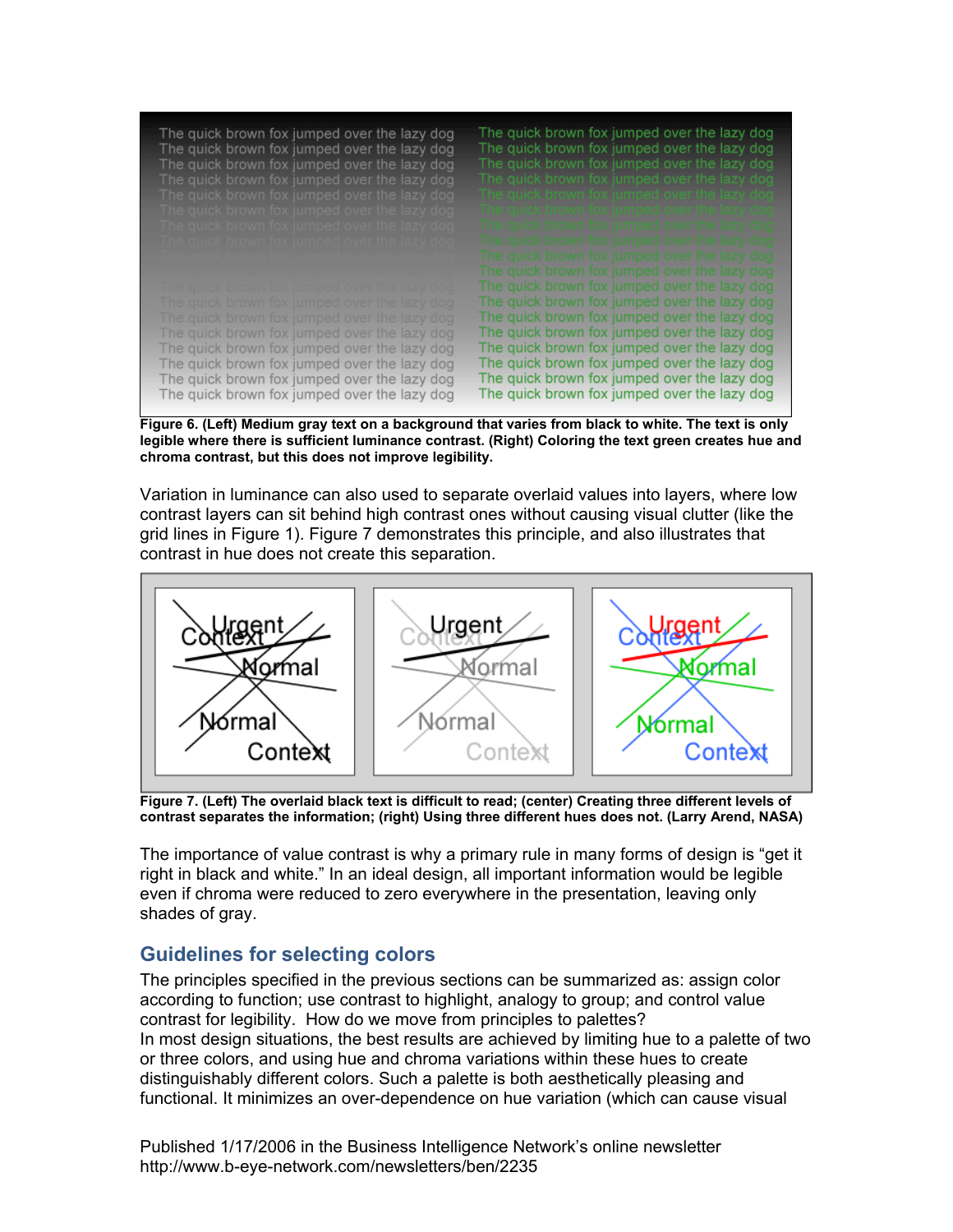

clutter), and replaces it with careful control of value and chroma. Figure 8 shows several such palettes, and their location on the hue wheel.

**Figure 8. Several different palettes and their relationship to the hue wheel. (***A Field Guide to Digital Color***, Maureen Stone, A. K. Peters, 2003)** 

There are many, many such color palettes; how do we choose a good one? Even for a professional graphic artist, one of the easiest ways to find a good color palette is to use one someone else has designed. Most graphic arts books on color are filled with examples of color palettes.

One good source of colors for data display is Cynthia Brewer's "ColorBrewer" (www.colorbrewer.org). While designed for thematic maps, her colors are also useful for charts, graphs, and other data presentation displays.

You can also create your own palettes based on the principles above. Unfortunately, most color selection tools, even those whose labels suggest they model graphic design principles (such as HSV or HLS), provide poor control over value. To use them effectively requires either a discerning eye or a clear understanding of the relationship between RGB and luminance (or both).

Let us conclude with some examples of different palettes applied to the same data, to see how different choices affect the emphasis and message.

Figure 9 is a line graph, showing sales trends for four different quarters. Each quarter is labeled a distinctive color of similar value. These colors are approximately equally spaced around the hue circle to create the largest possible hue difference.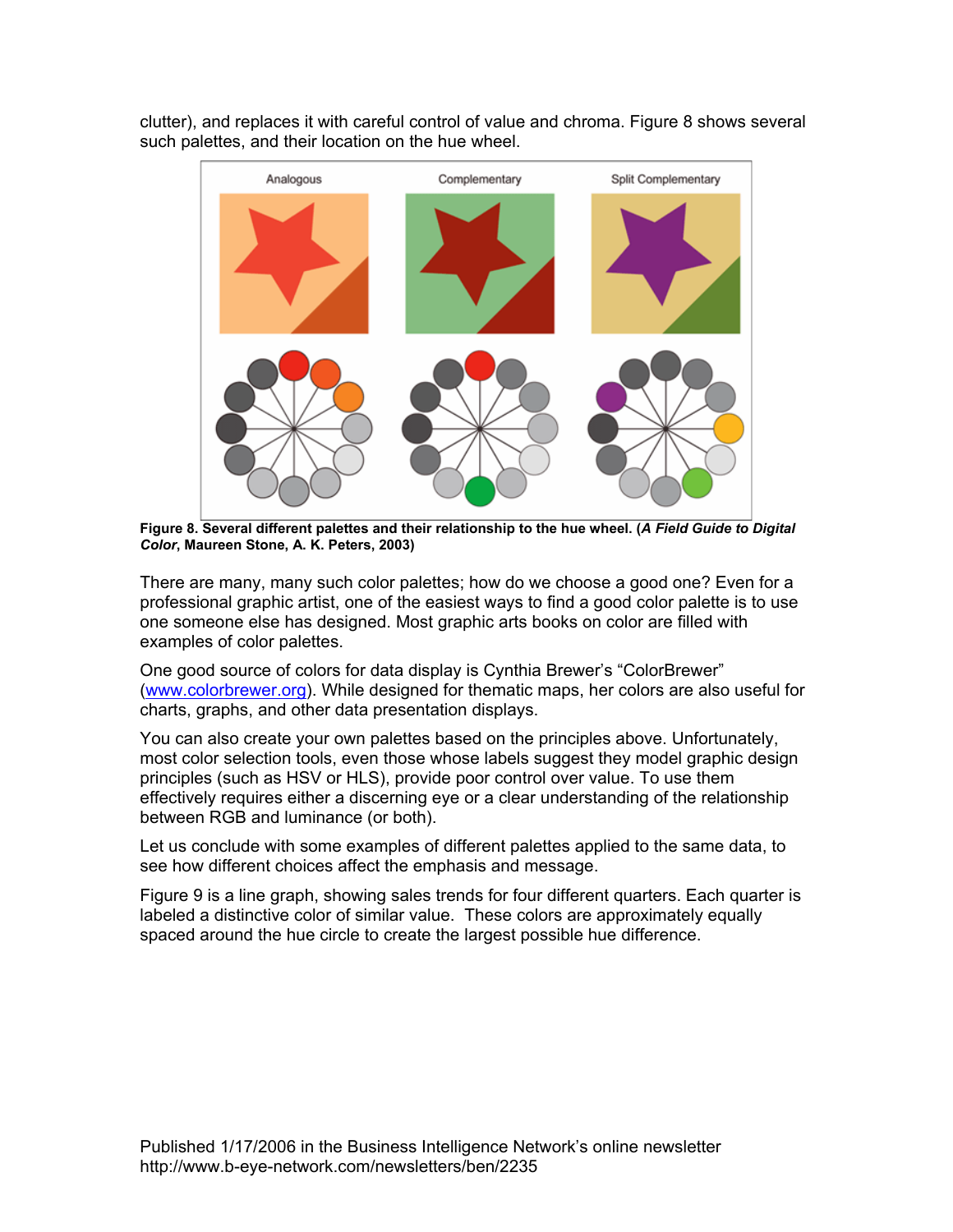

**Figure 9. Line graph showing sales on a daily basis, separated by quarter. Each quarter is a distinct hue.** 

It is not necessary, however, to make the hues so different. Figure and 11 show two examples that span only a segment of the hue circle, yet still create distinctly different colors. Which to use can be chosen to coordinate with the corporate logo, or simply by aesthetic preference.



**Figure 10. Alternate coloring of Figure 9, where the hues are more similar but still distinct. There is no functional difference between these colorings and the one below in Figure 11.**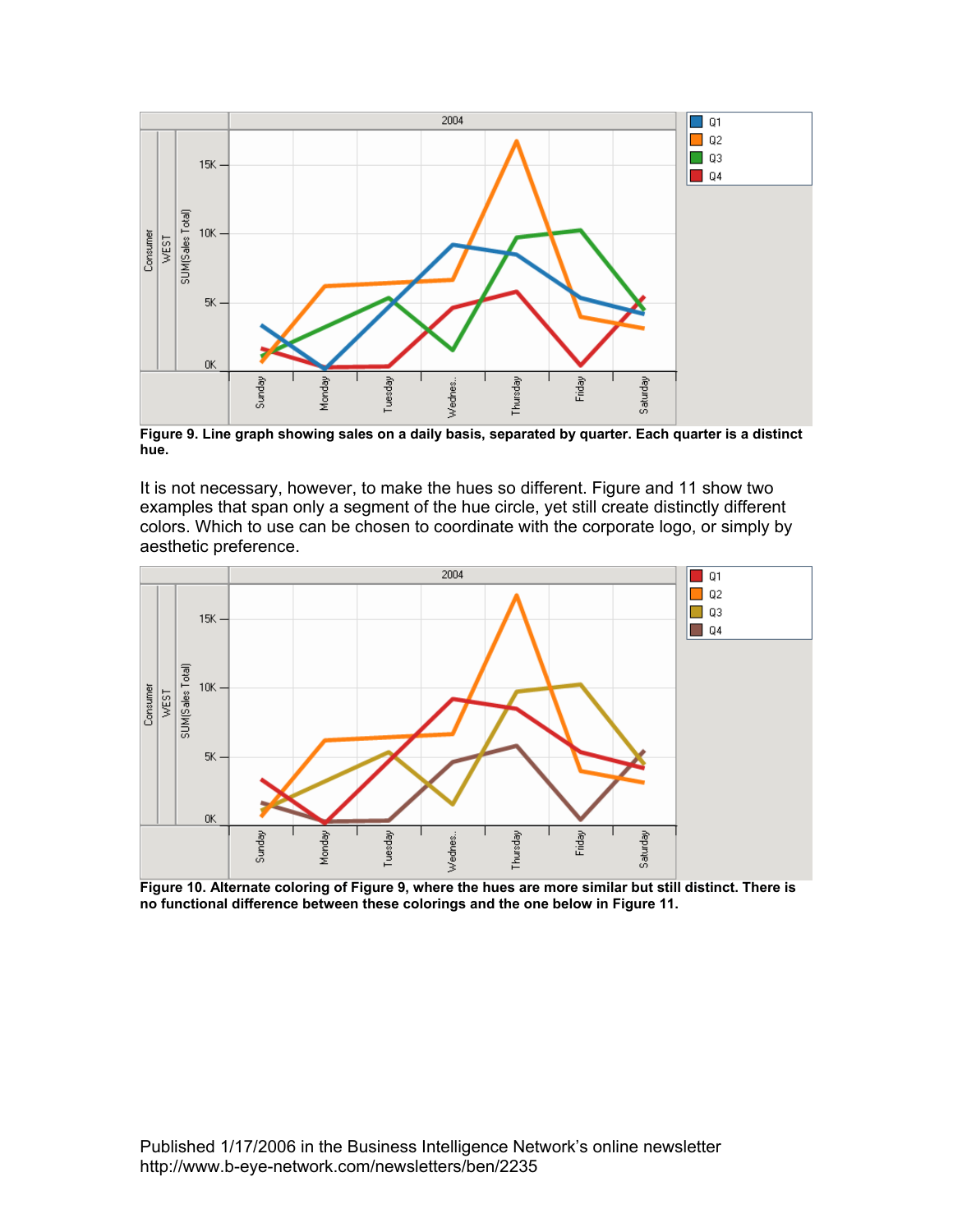

**Figure 11. Alternate coloring of Figure 9, where the hues are more similar but still distinct. There is no functional difference between these colorings and the one below in Figure 11.** 

Another approach is to use a common hue that varies in chroma and value. Figure 11 uses a palette of different shades of blue, ordered from light to dark. Such a progression suggests an ordered relationship, in this example, time.



**Figure 12. An all blue coloring of the data in Figure 9, ordered from light to dark. This coloring reinforces the sequential order of the quarters.** 

The same approach can be used to render the image entirely in shades of gray, as shown in Figure 13.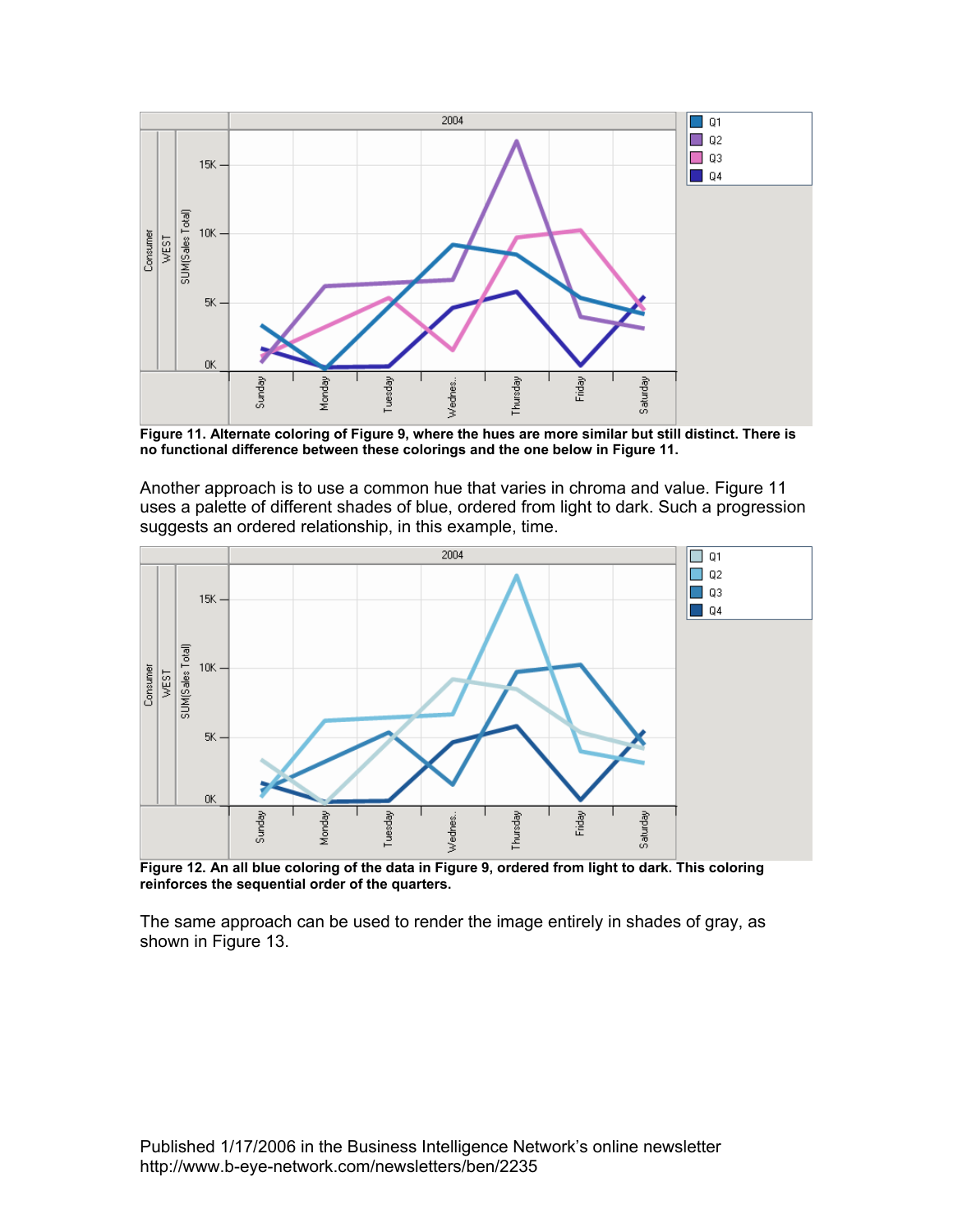

**Figure 13. An all gray rendering of Figure 9.** 

This rendering also provides the perfect background for highlighting with a bright color, as shown in Figure 14. In this example, the focus is clearly the 4th quarter, instead of all four quarters equally.



**Figure 14. A bright color on gray provides the maximum contrast and emphasis.** 

In all of these examples, the background is white, and the contextual information (grid lines, labels and their backgrounds) are shades of gray. As a general rule, making the background white and its supporting information shades of gray provides the most effective foundation for your color palette. While historically dark backgrounds are recommended for projected slides or computer displays, this recommendation is no longer valid.

#### **A few words on background color**

Most color palettes you will find (including those in the ColorBrewer) are designed to be printed on white paper. When used in digital form, therefore, they should be displayed on